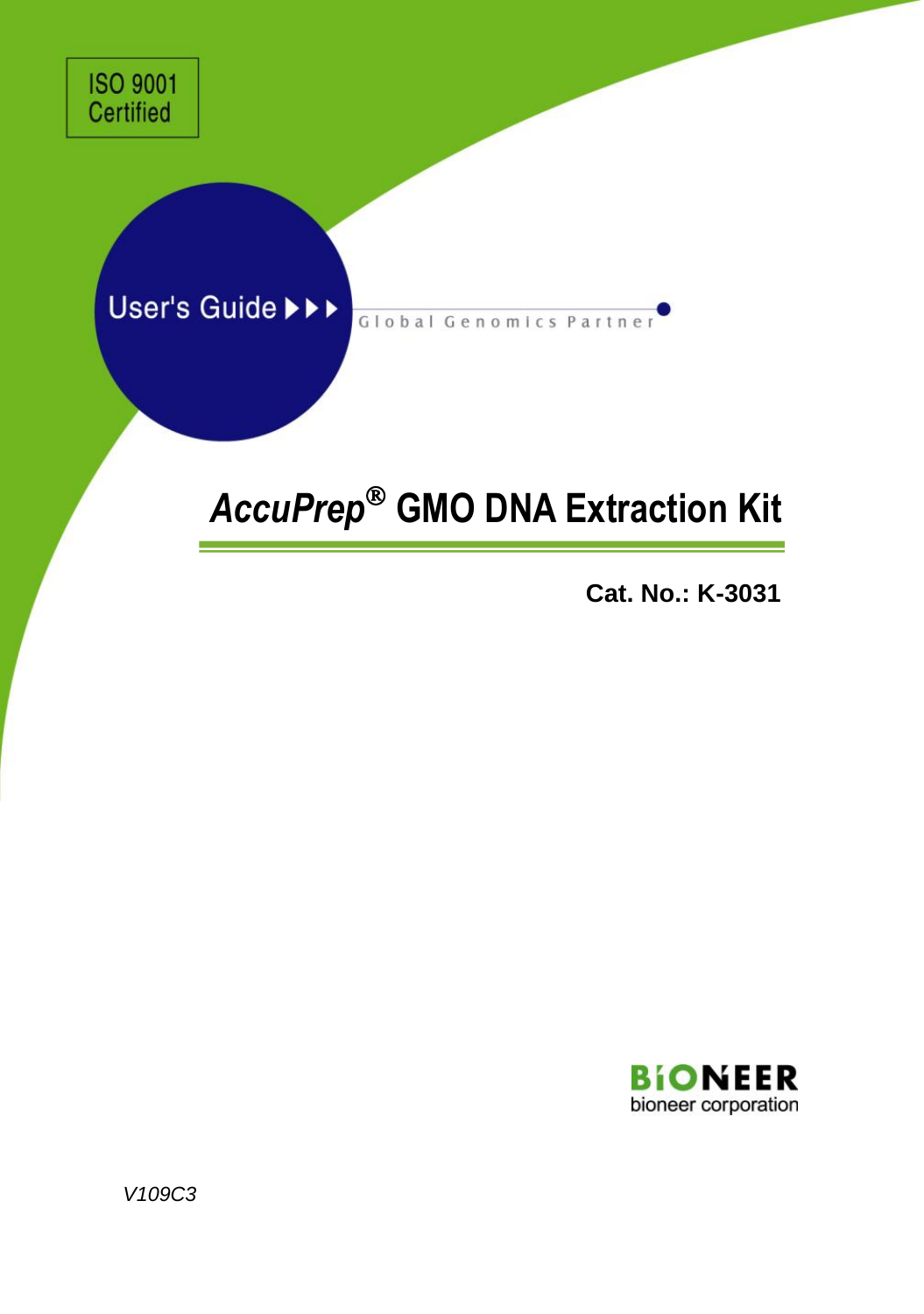AccuPrep® GMO DNA Extraction Kit

#### **Safety Warnings and Precautions.**

For research use only. It is not recommended to diagnose disease in humans or animals. DO NOT use to humans or animals.

Global Genomics Partner

Wear gloves when you are handling irritant or harmful reagents.

#### **Warranty and Liability**

All BIONEER products are tested under extensive Quality Control procedures. BIONEER guarantees the quality under the warranty period. Any problems should be reported immediately. Liability is conditional upon the customer providing full details of the problem to BIONEER. Once the problem occurs, customer must report to BIONEER within 30 days.

#### **Quality Management System ISO 9001 Certified**

Every aspect of our quality management system from product development, production to quality assurance and supplier qualification meets the world-class standards.

#### **QC Testing**

Each lot of BIONEER's product is carefully tested in the quality control team.

#### **Trademarks**

*AccuPrep* ® is trademark of Bioneer Corporation.

*Copyright 2002 by Bioneer Corporation. All rights reserved*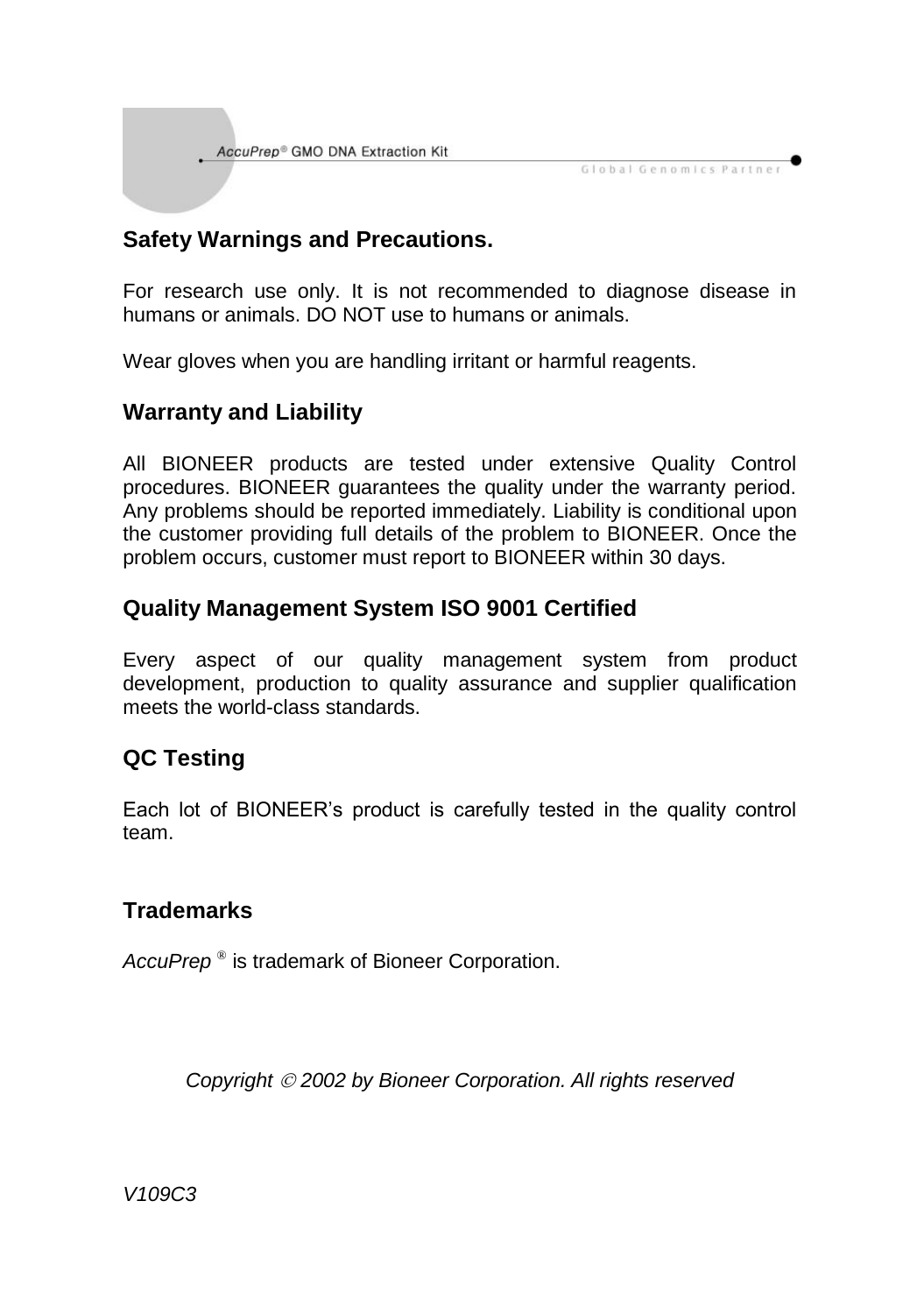# **CONTENTS**

| III. REQUIRED REAGENTS AND EQUIPMENT5 |  |
|---------------------------------------|--|
|                                       |  |
|                                       |  |
|                                       |  |
|                                       |  |
|                                       |  |
|                                       |  |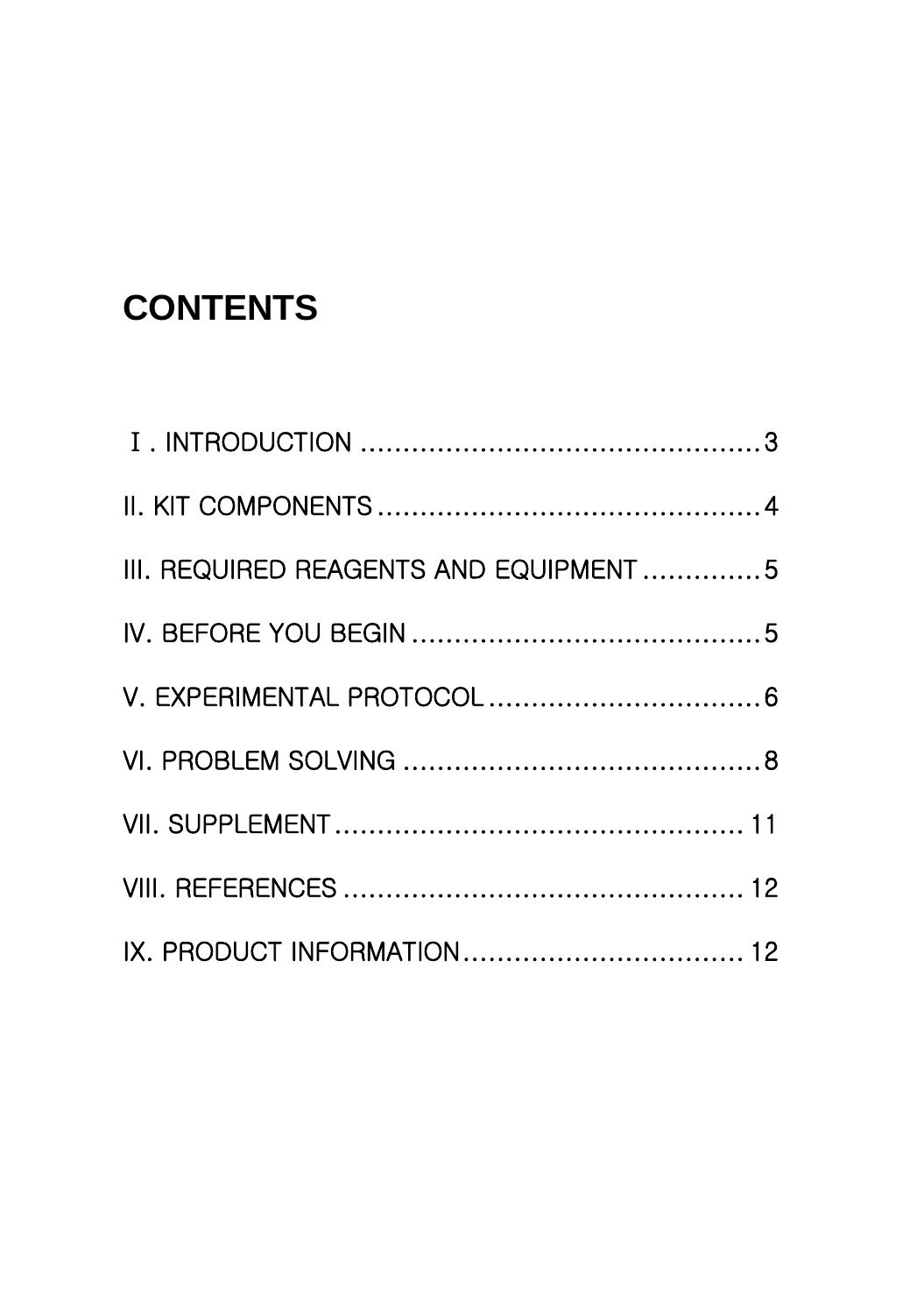# *AccuPrep***® GMO DNA Extraction Kit** Technical Manual

Global Genomics Partner

# Ⅰ**. Introduction**

The *AccuPrep*® GMO DNA Extraction Kit is designed for quick and convenient extraction of up to 5ug of DNA from 100 mg of beans or corn. In the presence of chaotropic salt, DNA binds to glass fibers fixed in a column. Proteins and other contaminants are removed during washing steps, and the DNA is isolated and eluted in the final elution step. The process does not require the use of organic solvents or ethanol precipitation step; therefore, it is ideal for safe and convenient extraction DNA from a variety of botanical sources such as beans and corns.

#### **Advantages:**

- 1. DNA can be prepared more promptly and conveniently.
- 2. Other cellular components besides nucleic acids, such as protein, nucleases, and other contaminants or inhibitors are completely eliminated, improving the efficiency and reproducibility of PCR.
- 3. As no precipitation or organic solvent is used, damage to DNA is minimized.
- 4. Prepared DNA can be used in a variety of applications.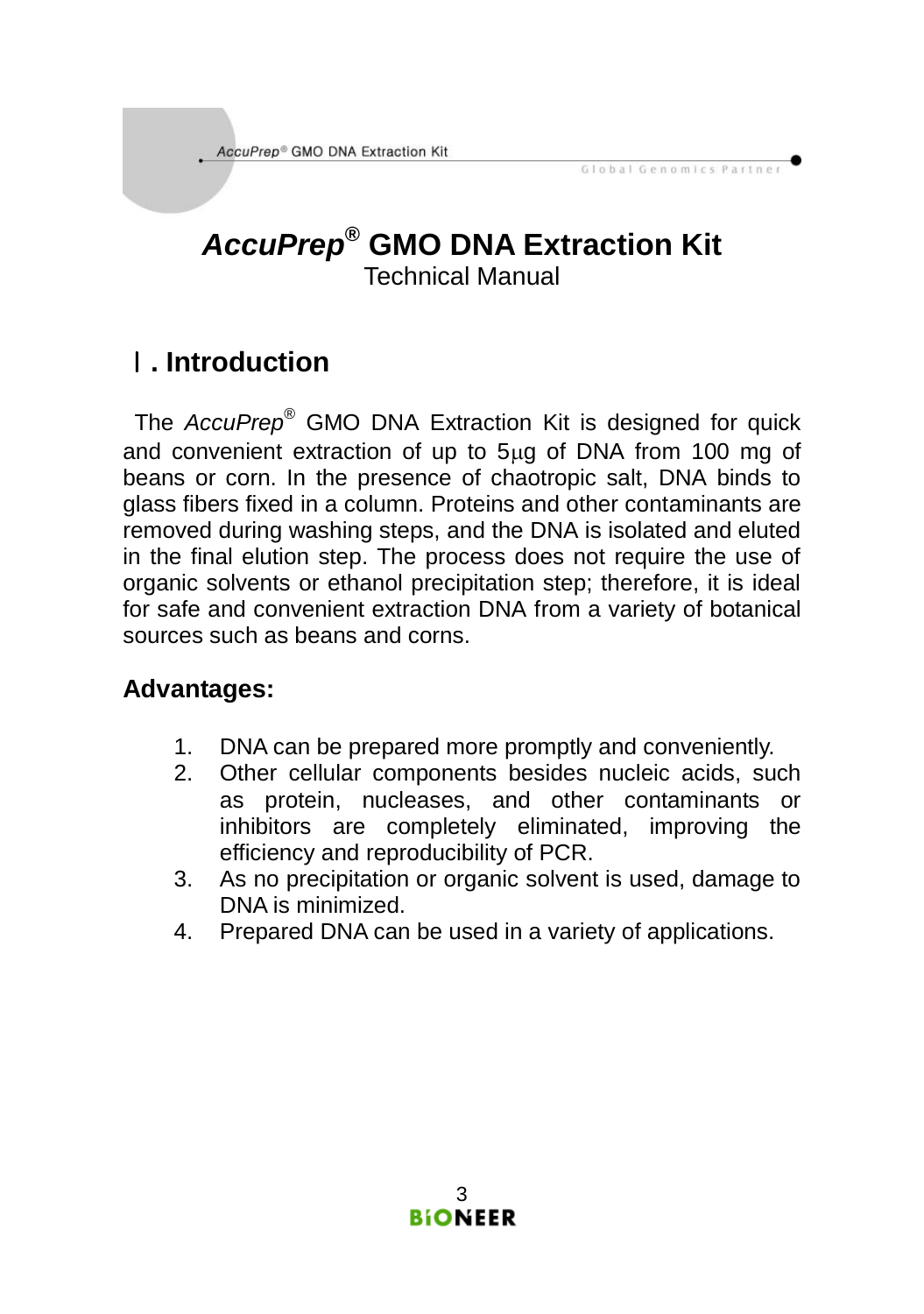AccuPrep® GMO DNA Extraction Kit

# **II. Kit Components**

The product can perform 100 purifications, and will maintain performance capability for at least a year.

Global Genomics Partner

#### **K-3031** *AccuPrep***® GMO DNA Extraction Kit**

#### **Reagents**

#### **Proteinase K, lyophilized 25 mg x 2** One vial of 25 mg lyophilized proteinase K. Dissolve in 1.25 ml of nuclease-free water. Dissolved proteinase K is stable for up to 1 month when stored at 4℃. Storage at -20℃ is recommended to prolong the activity, but repeated freezing and thawing should be avoided. **Lysis buffer (L) 50 mL** Mix L buffer thoroughly by shaking before use. L buffer is stable for 2 year when stored at room temperature. **Binding buffer (B) 50 mL** Mix B buffer thoroughly by shaking before use. B buffer is stable for 2 year when stored at room temperature. **\* NOTE:** Do not add Proteinase K directly to Binding buffer. **Washing Buffer (W1) 40 mL** W1 buffer is supplied as a concentrate. Before using for the first time, add 30 ml of absolute ethanol. W1 buffer is stable for 2 year when stored closed at room temperature. **Washing Buffer (W2) 20 mL** W2 buffer is supplied as a concentrate. Before the first use, add 80 ml of absolute ethanol. W2 buffer is stable for 2 year when stored closed at room temperature.

| <b>Elution Buffer (EL)</b> | 25 mL |
|----------------------------|-------|
| 10 mM Tris-HCl(pH8.5).     |       |
| Store at room temperature. |       |
| <b>Columns and tubes</b>   |       |
|                            |       |

| DNA-binding column tubes  | 100 ea   |
|---------------------------|----------|
| 2 ml tubes for filtration | 100 ea   |
| 1.5 ml tubes for elution  | $100$ ea |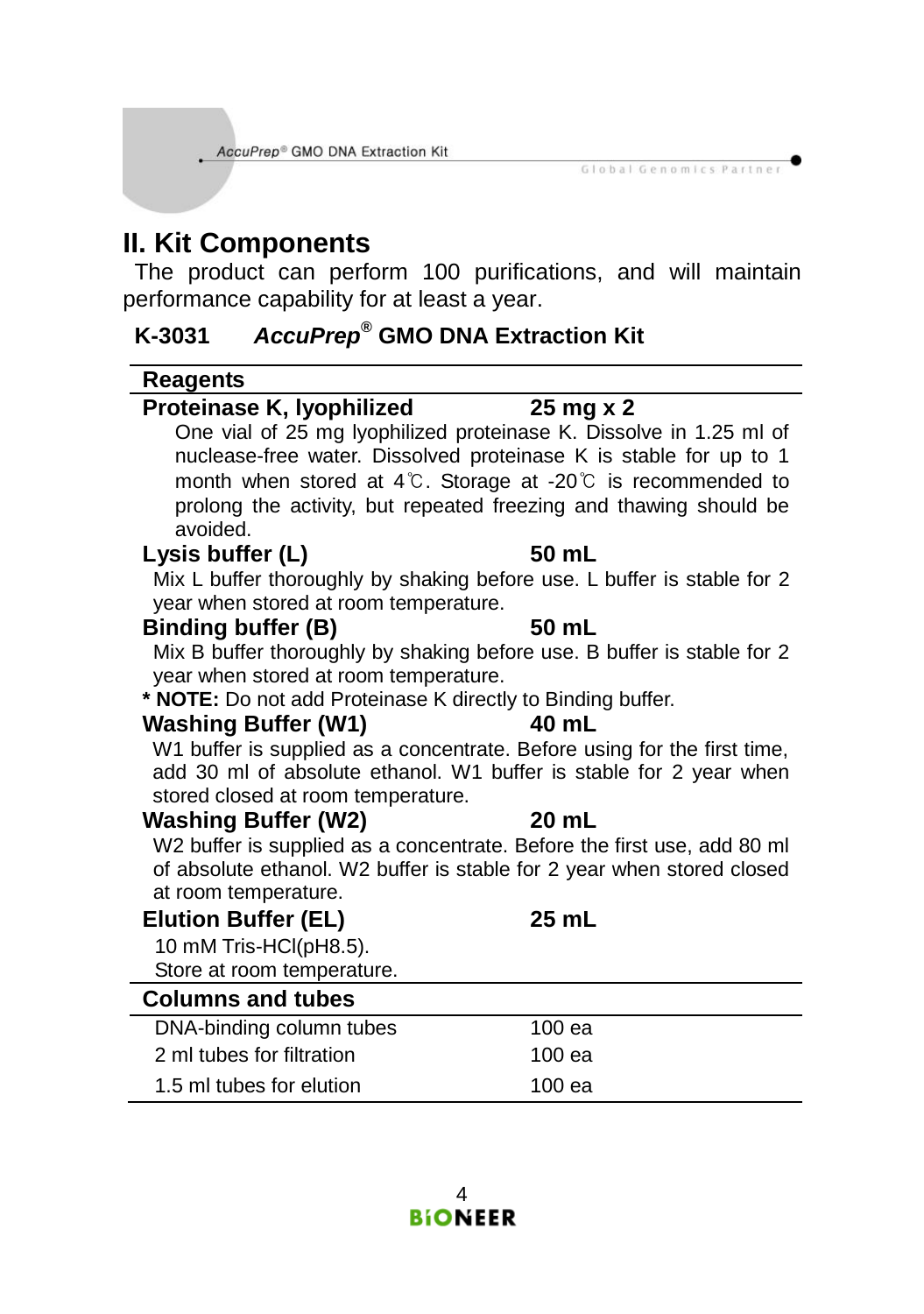# **III. Required Reagents and Equipment**

- 1. Absolute ethanol
- 2. Absolute isopropanol
- 3. Table-top microcentrifuge 10,000 x g (13,000 rpm)

Global Genomics Partner

4. Incubator or thermal block.

# **IV. Before You Begin**

Before you proceed, check the followings.

- 1. Did you dissolve proteinase K in 1.25 mL of nuclease-free water?
- 2. Did you add adequate amount of absolute ethanol to washing buffer 1 (W1) and washing buffer 2 (W2)?
- 3. Before starting a extraction process warm the Elution buffer (EL) to 60℃
- $\mathcal F$  The Binding buffer contains irritant chaotropic salt. Take appropriate laboratory safety precaution, and wear gloves when handling.
- $\in$  If everything is prepared, you can proceed.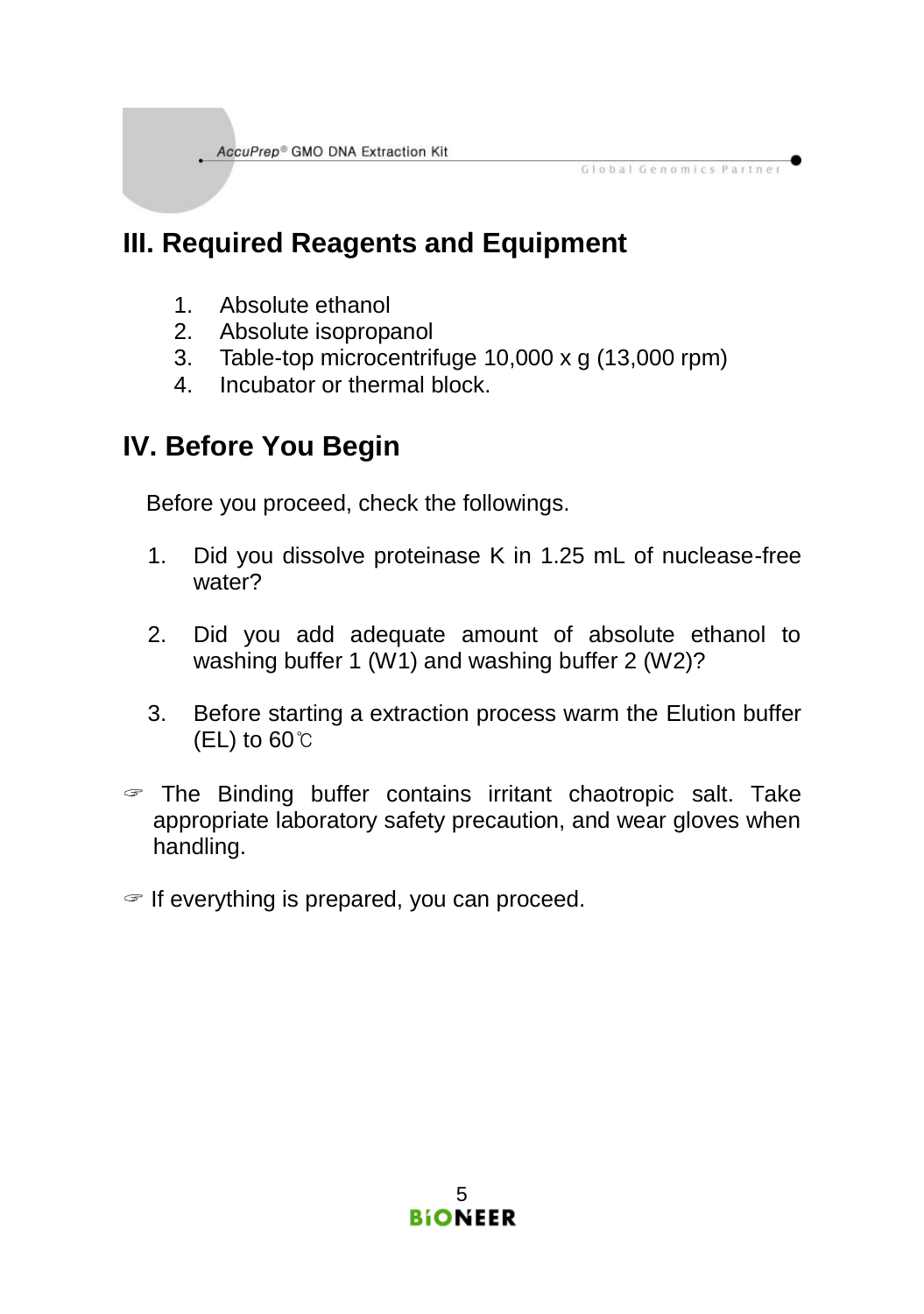# **V. Experimental Protocol**

# **1. Extracting DNA from beans**

1) Grind 50-100 mg of beans to fine powder. Put the powder and 400 uL of Lysis Buffer (L) in a 1.5 mL microcentrifuge tube.

Global Genomics Partner

Powdered beans are efficient for lysis..

- 2) Add 20 uL of Proteinase K, mix, and incubate for 10 minutes at 60℃. You should observe the formation of aggregates.
- 3) After the bean powder has been lysed for 10 minutes, briefly spin down, add 400 uL of Binding buffer (B), and mix well.
- 4) Incubate for 10 minutes at 60℃.
- 5) After 10 minutes, centrifuge the tube at 12,000 rpm for 5 minutes, then transfer the supernatant to a new tube.
- 6) Add 100 uL of isopropanol, lightly vortex for about 5 seconds, and then spin down for 10 seconds to get the liquid clinging to the walls and lid of the tube.
- 7) Fit the binding column into the 2ml tube and transfer the liquid into the binding column. Be cautious not to get the lid wet.
- 8) Carefully close lid and centrifuge for 1 minute at 8,000 rpm. If the liquid is left on the column, not completely passing the column following centrifugation, centrifuge again until the liquid has completely passed.

6 **BIONEER**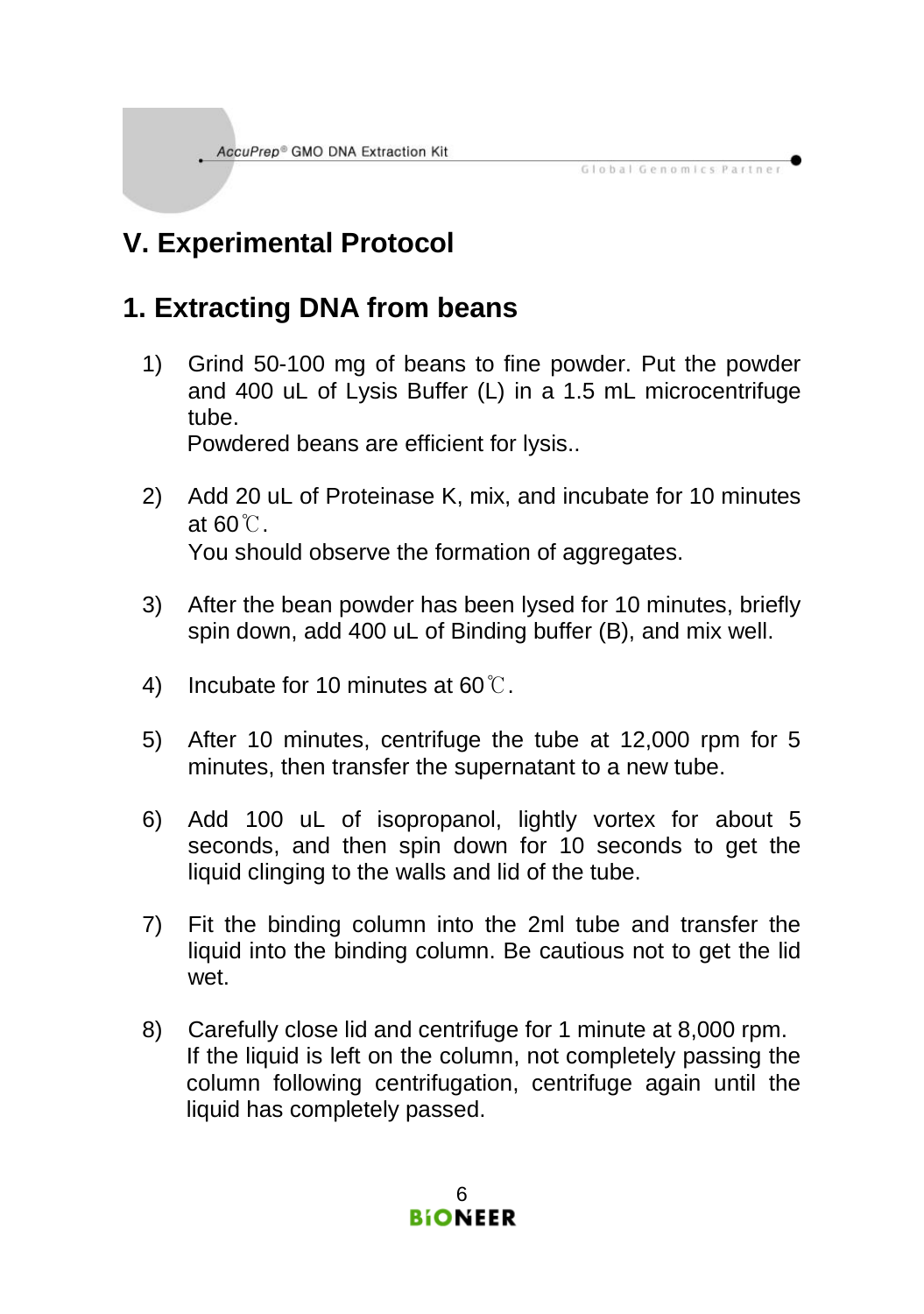9) Following THE centrifugation, transfer the binding column to a new 2 mL tube.

Global Genomics Partner

- 10) Add 500 uL of washing buffer 1 (W1) to the column, without the sides getting wet; close the lid, and centrifuge for 1minute at 8,000 rpm.
- 11) Carefully open the binding column and pour the solution in 2 mL tube to garbage bottle.
- 12) Add 500 uL of Washing buffer 2 (W2), without the sides getting wet; close the lid, and centrifuge for 1 minute at 8,000 rpm.
- 13) Spin down once more at 13,000 rpm for 1 minute to completely remove ethanol. Check that there is no droplet hanging at the bottom of the binding column.

Residual Washing buffer 2 (W2) left in the binding column can hinder the following steps.

Transfer the binding column to a 1.5 mL collection tube, add 200 uL of Elution Buffer, and react for 1 minute to allow the buffer to permeate the column.

Longer reaction time will increase the product yield. You can add less Elution Buffer, for example, 50 uL or 100 uL, for a higher concentration of DNA, but the total yield will be reduced. You can also increase yield by heating the Elution Buffer to about 70℃ before adding to the column.

14) Elute by spinning down at 8,000 rpm for 1 minute.

About 180 uL of eluate can be recovered after using 200 uL of Elution buffer. For maximum yield, you can repeat the elution step.

The eluted DNA solution can be directly used, or stored at 4℃ or 20℃ for longer storage periods.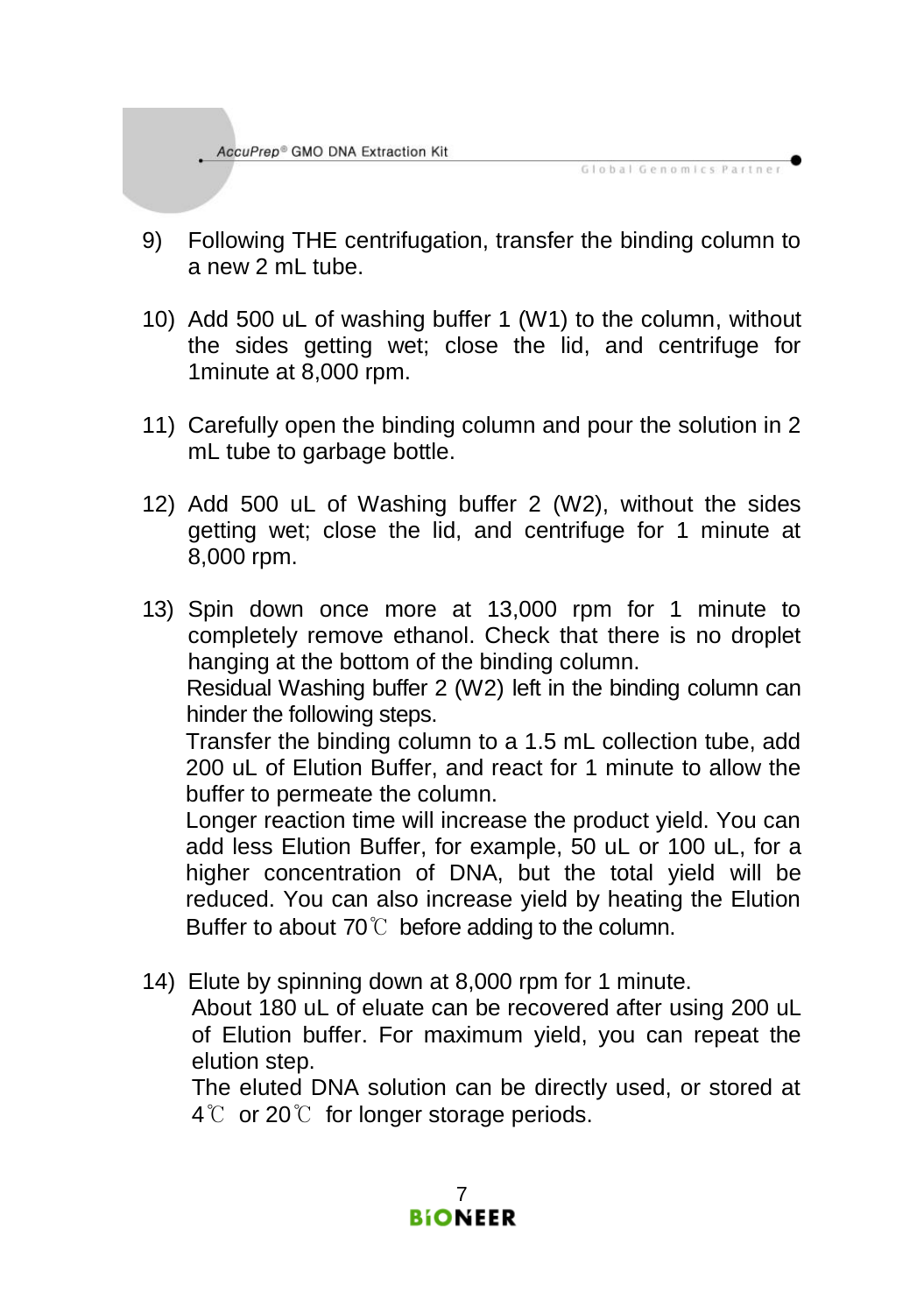# **VI. Problems Solving**

#### **1. Yield or purity of DNA is low.**

1) The kit may have been stored under non-optimal conditions.  $\rightarrow$  Store kit at 15-25℃ at all times upon arrival.

Global Genomics Partner

- 2) Buffers or other reagents may have been exposed to conditions that reduced their effectiveness.  $\rightarrow$  Store all buffers at 15-25°C. Close all reagent bottles tightly after use, in order to preserve pH, stability, and to avoid contamination. After constitution of any lyophilized reagent, separate into aliquots and store each aliquot at either  $2 \sim 8 \degree$  or -15  $\sim$  - $25^{\circ}$  (as indicated in the manual).
- 3) Ethanol may not have been added to the Washing Buffers.  $\rightarrow$  Add absolute ethanol to all Wash Buffers before using. After adding ethanol, mix the Wash Buffer well and store at 15 ~ 25 ℃. Always mark the Wash Buffer vial to indicate whether ethanol has been added or not.
- 4) Reagents and samples may not have been completely mixed.  $\rightarrow$  Always mix the sample tube thoroughly after adding each reagent.

#### **2. There is a low recovery of DNA following elution.**

 You may not have used the optimal reagent for DNA elution. An alkaline pH is required for optimal elution.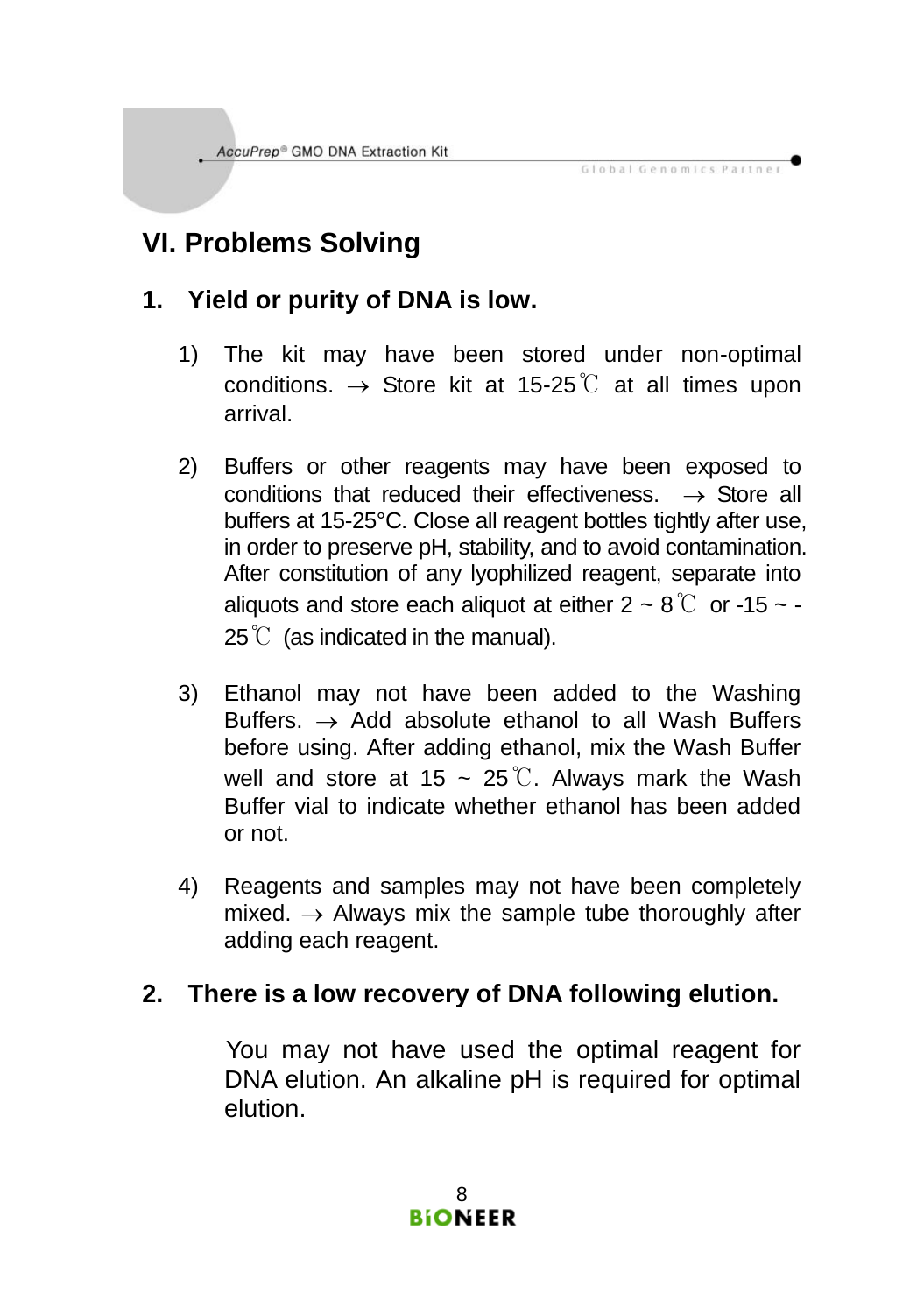$\rightarrow$  Do not use water to elute DNA. Use the Elution Buffer included in the kit.

Global Genomics Partner

#### **3. There is an incomplete or no restriction enzyme cleavage of DNA extracted from the kit.**

Glass fibers, which can be coeluted along with the DNA, may inhibit enzyme reactions  $\rightarrow$  After the final elution step has been completed, remove column filter from tube containing the eluted sample and spin the sample tube for 1 minute at maximum speed. Glass fibers may be visible at the bottom of the tube. Transfer the supernatant into a new tube, without disturbing the glass fibers at the bottom of the original tube.

#### **4. The absorbency (A260) reading of product is too high.**

Glass fibers which can coelute with nucleic acid, can scatter light, resulting in a higher absorbency reading.  $\rightarrow$  See the method above for removal of glass fibers.

### **5. There is a low yield of DNA.**

- 1) Proteinase K may not have been completely solubilized.  $\rightarrow$  Follow the steps to completely solubilize the lyophilized Proteinase K: 1. Pipette 2.5mL of double distilled water into the glass vial containing lyophilized Proteinase K. 2. Close and invert the vial until all the lyophilizate is dissolved. 3. Separate the reconstituted enzymes into aliquots, mark each one, and store them at –15 to -25°C. \**Note :* Proteinase K reconstituted this way is stable for 12 months when stored properly.
- 2) The lysis may have been incomplete.  $\rightarrow$  Mix sample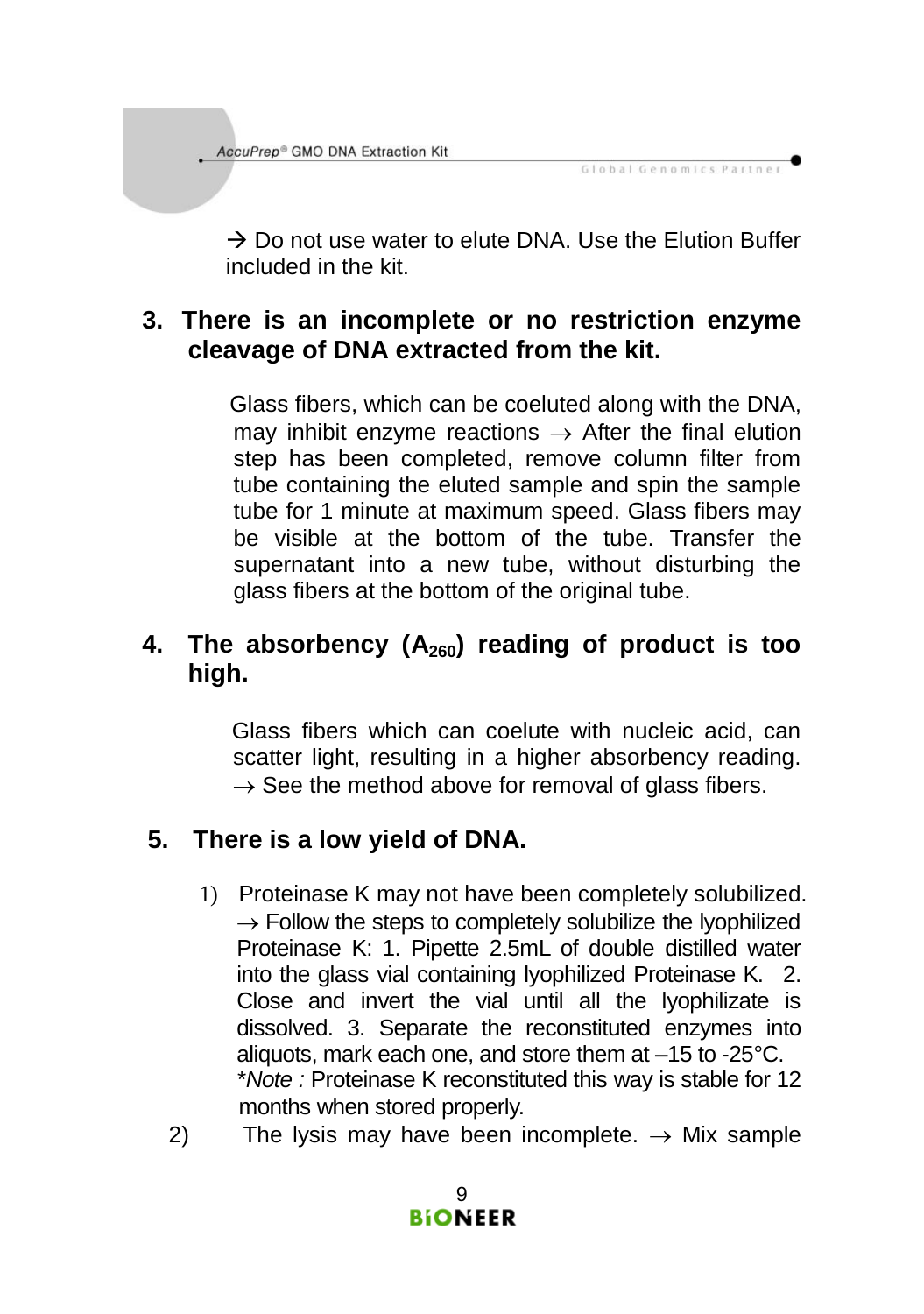immediately after adding Proteinase K. Always mix the lysate thoroughly with isopropanol before adding the sample to the column filter tube.

Global Genomics Partner

#### **6. There is a low yield from tissue.**

Proteinase K digestion may have been incomplete.  $\rightarrow$ Be sure to slice the tissue into small pieces before the digestion and lysis steps. There are two ways to increase the incubation time: 1. Incubate tissue overnight with Proteinase K. 2. Incubate with Proteinase K for  $3 \sim 4$  hr, then add a fresh aliquot of Proteinase K (30  $\mu$ L) and incubate for another 1  $\sim$  2 hr.

### **7. DNA from tissue samples is degraded.**

There may have been nuclease activity in the unlysed tissue.  $\rightarrow$  Tissue should be stored frozen (-20 °C) after harvest until the lysis procedure starts. Use only small pieces of tissue (20-40 mg) when homogenizing the tissue sample.

### **8. The final eluent from blood is still slightly colored.**

You may not have washed adequately.

 $\rightarrow$  Wash the filter tube until the flowthrough is colorless. Repeat the purification protocol by mixing 200 µL of eluent with 400 µL of Binding Buffer, then 100 µL of isopropanol.

#### **9. There is a white precipitate in Buffer L or Buffer B.**

A white precipitate may form in Buffer L or Buffer B after prolonged storage at low temperature.

> 10 **BIONEER**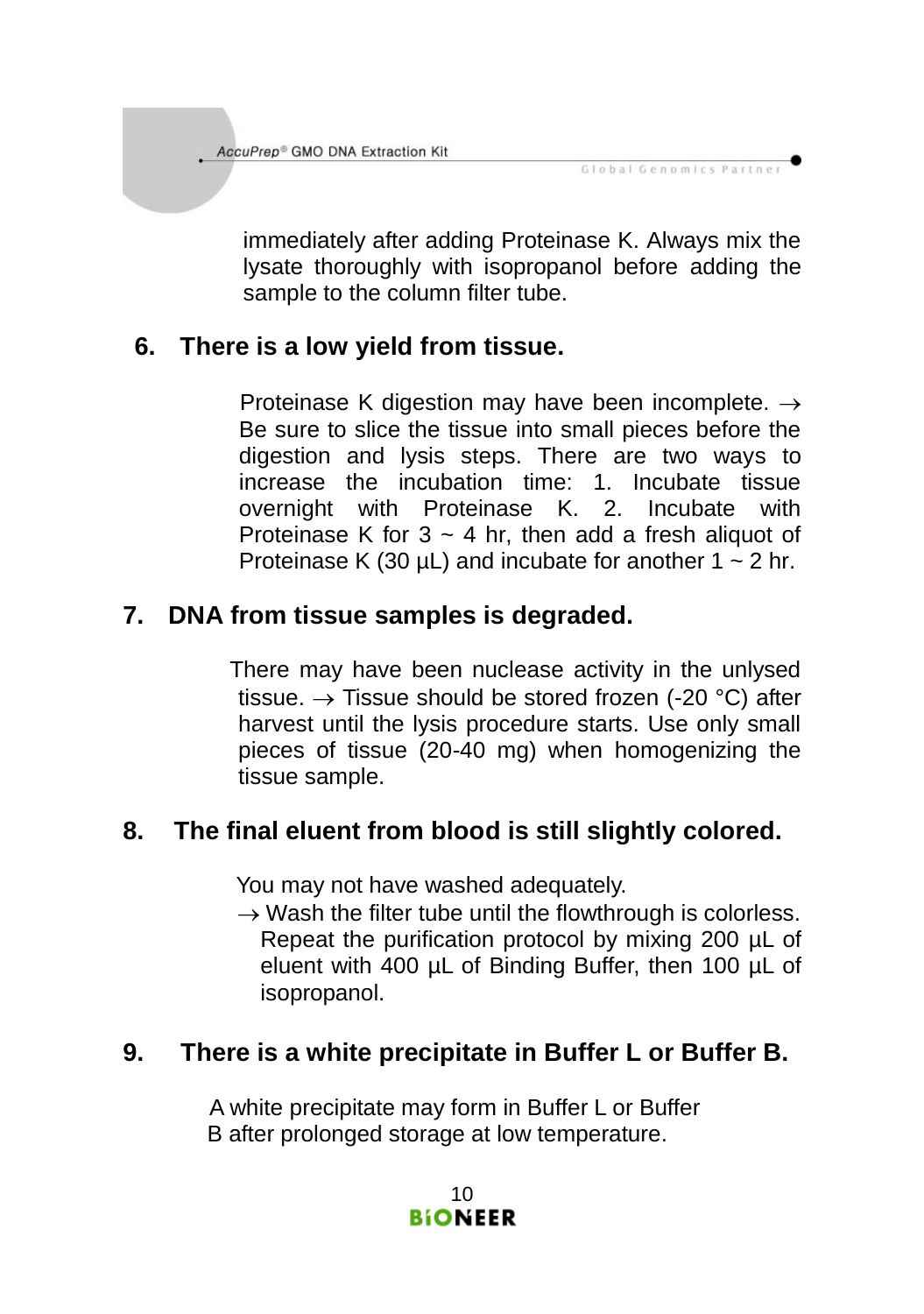$\rightarrow$  Any precipitate in L Buffer or B Buffer must be dissolved by incubating the buffer at 70°C. The precipitate causes no malfunction, however, dissolving the precipitate at high temperatures will not improve yield and quality of the purified nucleic acids.

Global Genomics Partner

# **VII. Supplement**

### **1. Typical Results**

The yield and purity of genomic DNA vary depending on the samples. The table below shows experimental results.

| <b>Sample</b> | <b>Amounts</b>    | Yield (µg) |
|---------------|-------------------|------------|
| Sovbean       | 100 <sub>ma</sub> | $2 - 5$    |
| Maize         | 100 <sub>ma</sub> | - 4        |
| Potato        | 100 <sub>ma</sub> | ~ 4        |

## **2. Purification yield**

You can extract about 5  $\mu$ g of DNA from 200  $\mu$ l eluent (25 ng/ul), with an  $A_{260}/A_{280}$  ratio of 1.7 ~ 1.9 of a 100 mg of Soybean sample.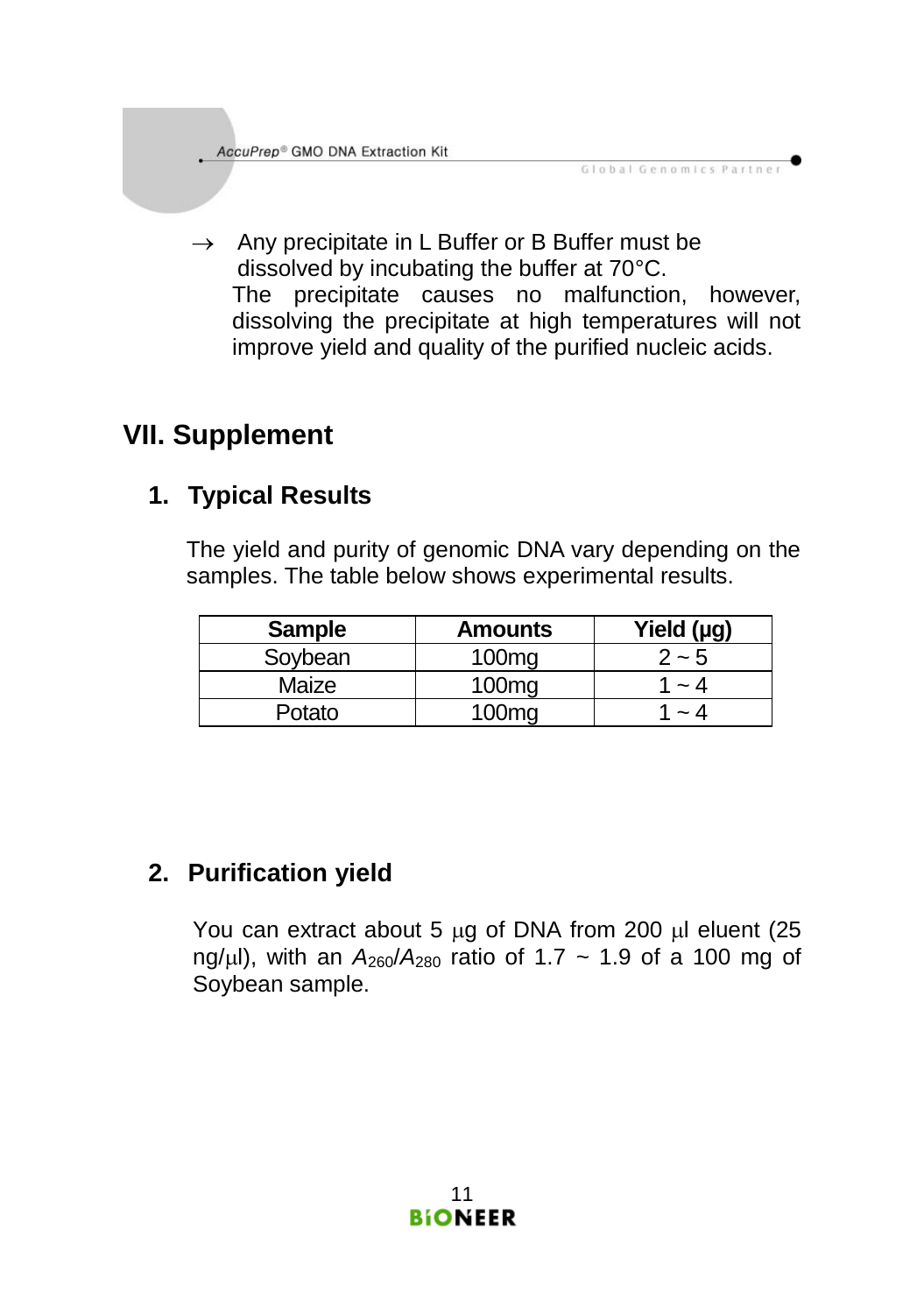# **VIII. References**

1. Boom, R. *et al.* (1990), *J Clin. Microbiol*., 28, 495-503

Global Genomics Partner

- 2. Carter, M.J. and Milton, I.D. (1993) *Nucleic Acids Res*., **21**, 1044
- 3. Melzak, K. A. *et al*. (1996), *J Colloid and Interface Sci*., **181**, 635-644
- 4. Taylor,R. G., Walker, D. C. and Mclnnes, R. R. (1993) *Nucleic Acids Res*., **21**, 1577-1678
- 5. Sambrook, J., Fritsch, E.F. and Maniatis, T. (1989) MolecuLar Cloning 2nd. ed.

# **IX. Product information**

| Product                                         | <b>Content</b>    | Cat. No. |
|-------------------------------------------------|-------------------|----------|
| AccuPrep <sup>®</sup> GMO DNA<br>Extraction Kit | 100 Purifications | K-3031   |